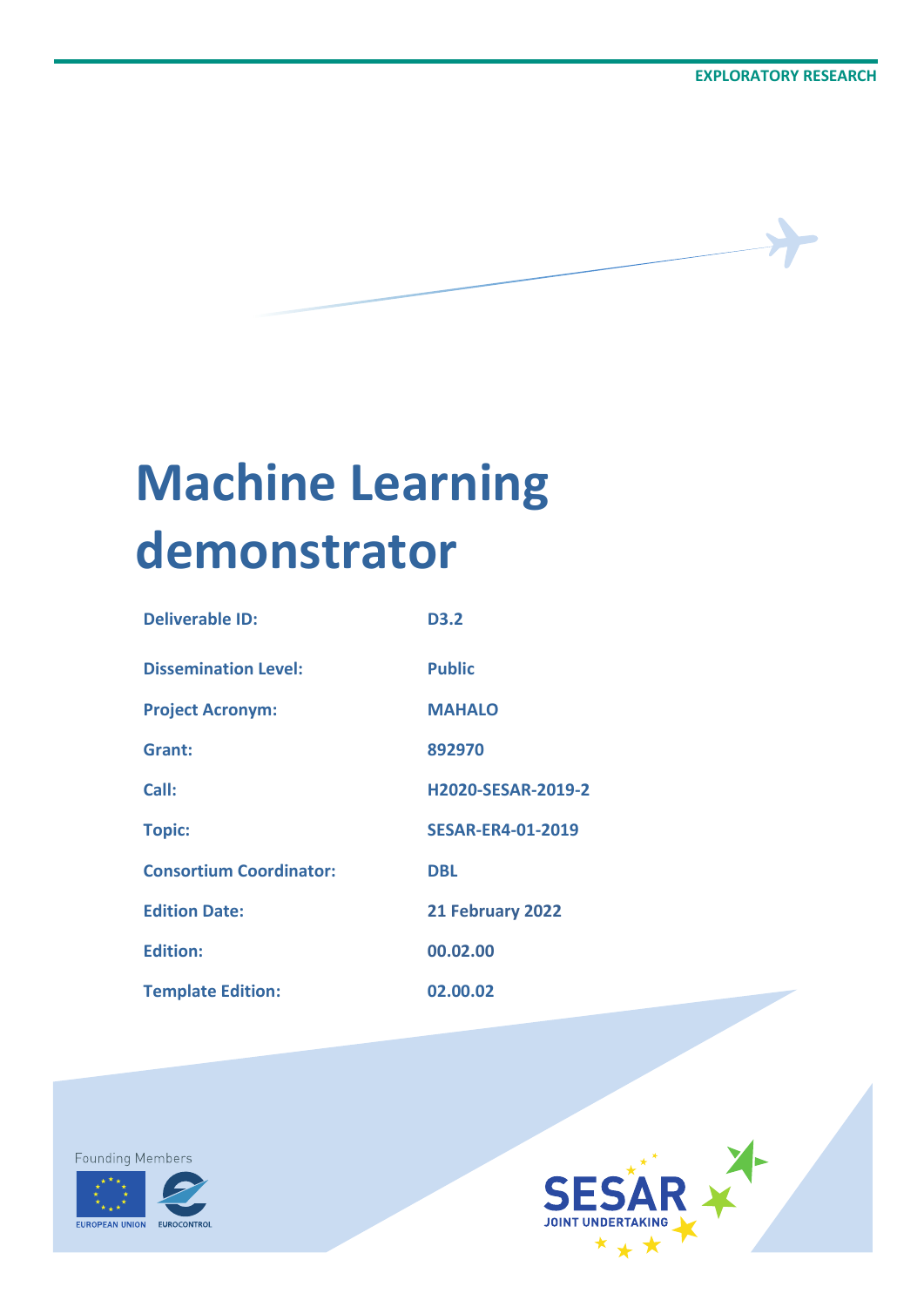

### **Authoring & Approval**

| <b>Authors of the document</b> |                |          |
|--------------------------------|----------------|----------|
| Name/Beneficiary               | Position/Title | Date     |
| Magnus Bång (LiU)              | WP3 Leader     | 04.08.21 |

| Reviewers internal to the project |                            |          |  |
|-----------------------------------|----------------------------|----------|--|
| Name/Beneficiary                  | Position/Title             | Date     |  |
| Carl Westin (LiU)                 | WP6 Leader                 | 04.08.21 |  |
| Brian Hilburn (CHPR)              | WP2 Leader                 | 04.08.21 |  |
| Clark Borst                       | WP4 Leader                 | 04.08.21 |  |
| Martin Christiansson (LFV)        | Project member             | 04.08.21 |  |
| Matteo Cocchioni (DBL)            | <b>Project Contributor</b> | 04.08.21 |  |

### **Approved for submission to the SJU By - Representatives of beneficiaries involved in the project**

| Name/Beneficiary      | Position/Title             | Date     |
|-----------------------|----------------------------|----------|
| Stefano Bonelli (DBL) | <b>Project Coordinator</b> | 06.08.21 |
| Stefano Bonelli (DBL) | <b>Project Coordinator</b> | 21.02.22 |

#### **Rejected By - Representatives of beneficiaries involved in the project**

| Name/Beneficiary | Position/Title | Date |
|------------------|----------------|------|
|                  |                |      |

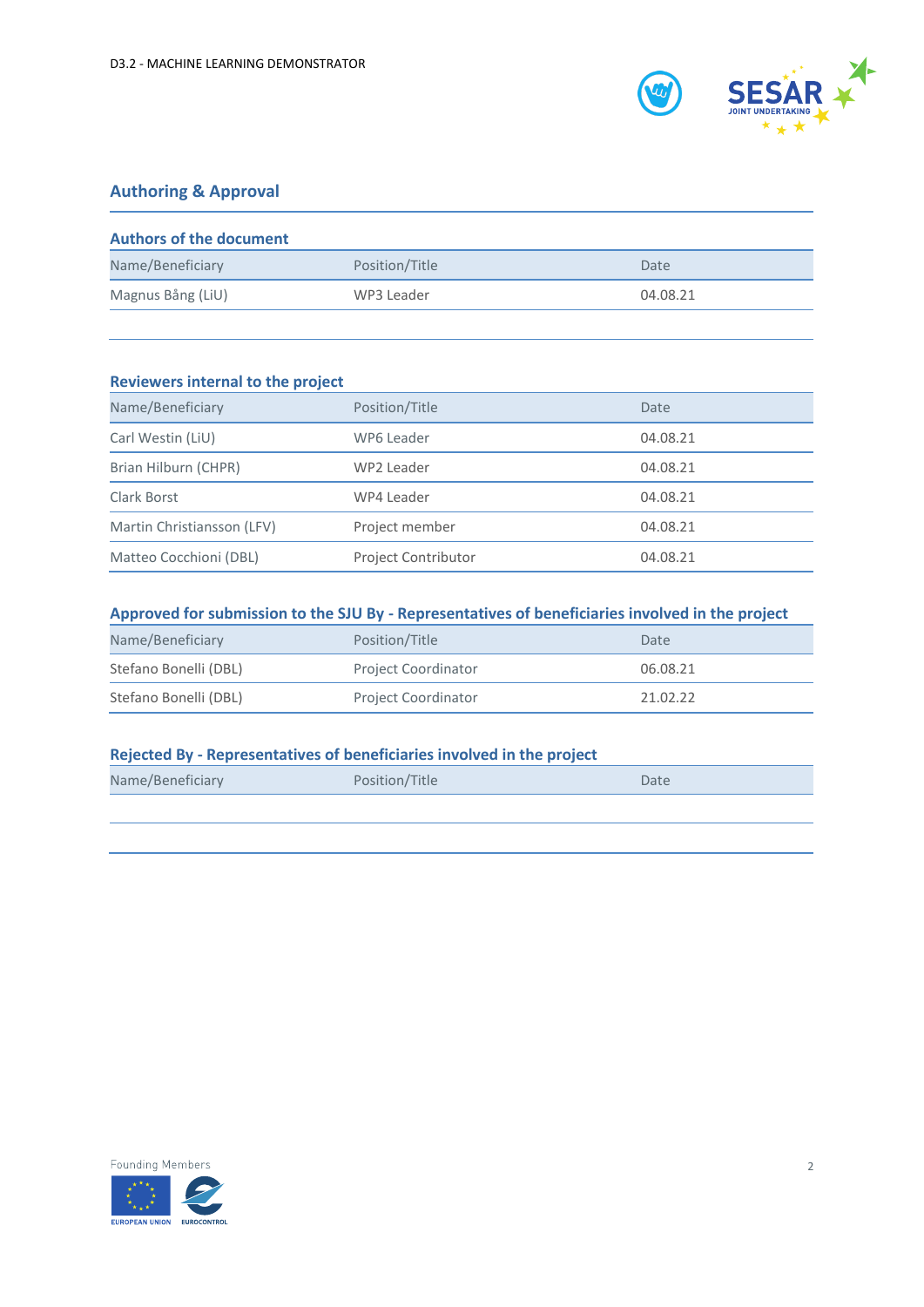

### **Document History**

| Edition  | Date     | <b>Status</b>        | Author           | Justification                                     |
|----------|----------|----------------------|------------------|---------------------------------------------------|
| 00.00.01 | 04.08.21 | Doc created          | Magnus Bång      | Proposed structure of<br>demonstration movie      |
| 00.01.00 | 06.08.21 | <b>Final Release</b> | Stefano Bonelli  | Deliverable approved for<br>submission to the SJU |
| 00.01.01 | 14.02.22 | Internal Release     | Matteo Cocchioni | Deliverable revision                              |
| 00.02.00 | 21.02.22 | <b>Final Release</b> | Stefano Bonelli  | Deliverable approved for<br>submission to the SJU |

### **Copyright Statement**

© – 2022 – MAHALO Consortium. All rights reserved. Licensed to the SESAR Joint Undertaking under conditions.

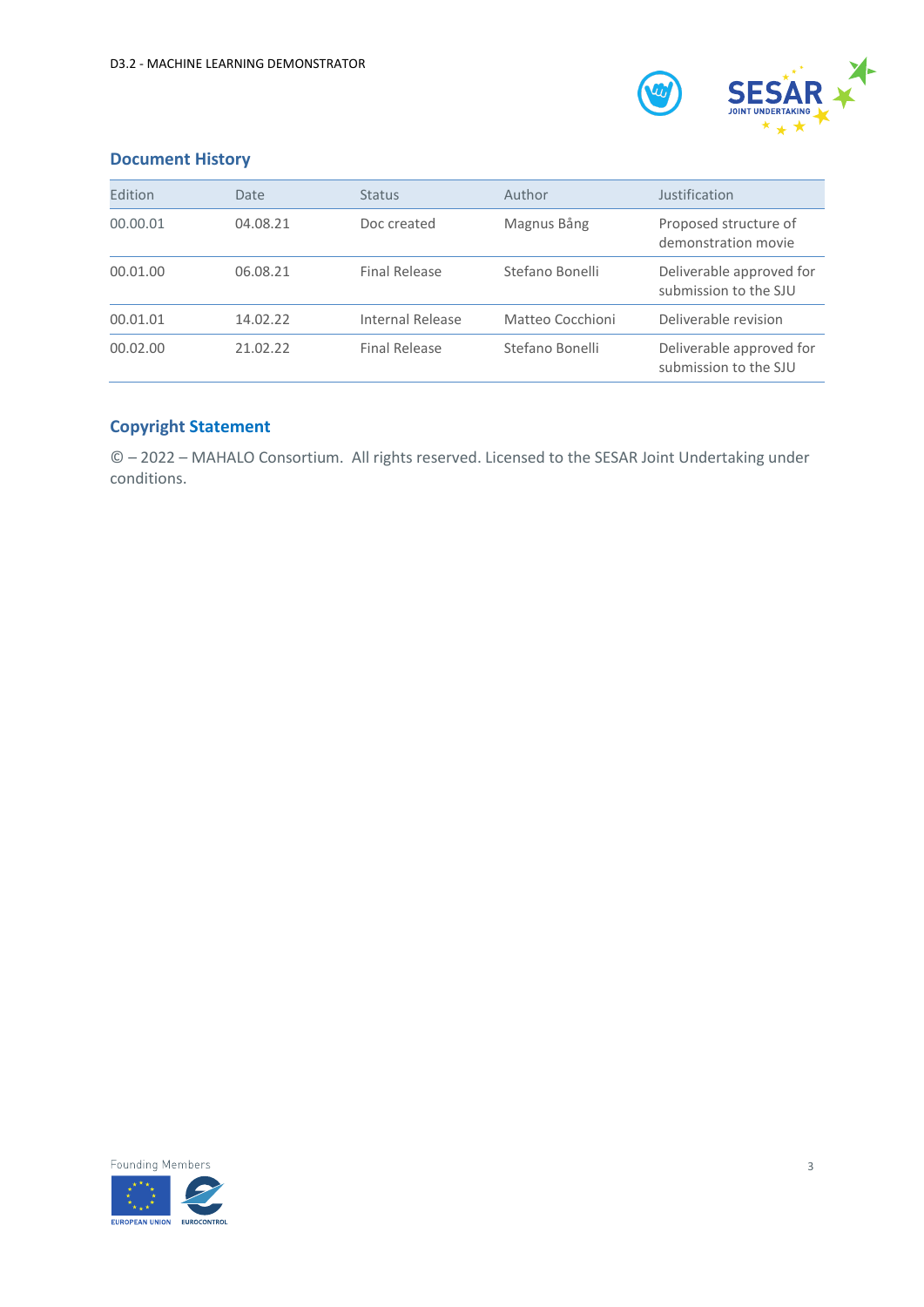

## **MAHALO**

### MODERN ATM VIA HUMAN / AUTOMATION LEARNING OPTIMISATION

This deliverable is part of a project that has received funding from the SESAR Joint Undertaking under grant agreement No 892970 under European Union's Horizon 2020 research and innovation programme.



#### <span id="page-3-0"></span>**Abstract**

Deliverable D3.2 demonstrates two machine learning models developed in WP3, in the MAHALO project, representing two distinct approaches to automation support. Consequently - supplementing D3.1 – the demonstrator shows our approach to investigate questions on *conformance* and *transparency* in terms of one machine learning model based on *Supervised Learning* to replicate human problem-solving strategies and one model using *Reinforcement Learning* to provide explanations to the human operator. These models are to be used in the subsequent human-in-the-loop experiments with air traffic controllers at a later stage in MAHALO. The content was set together by Linköping University, TU Delft and CHPR.

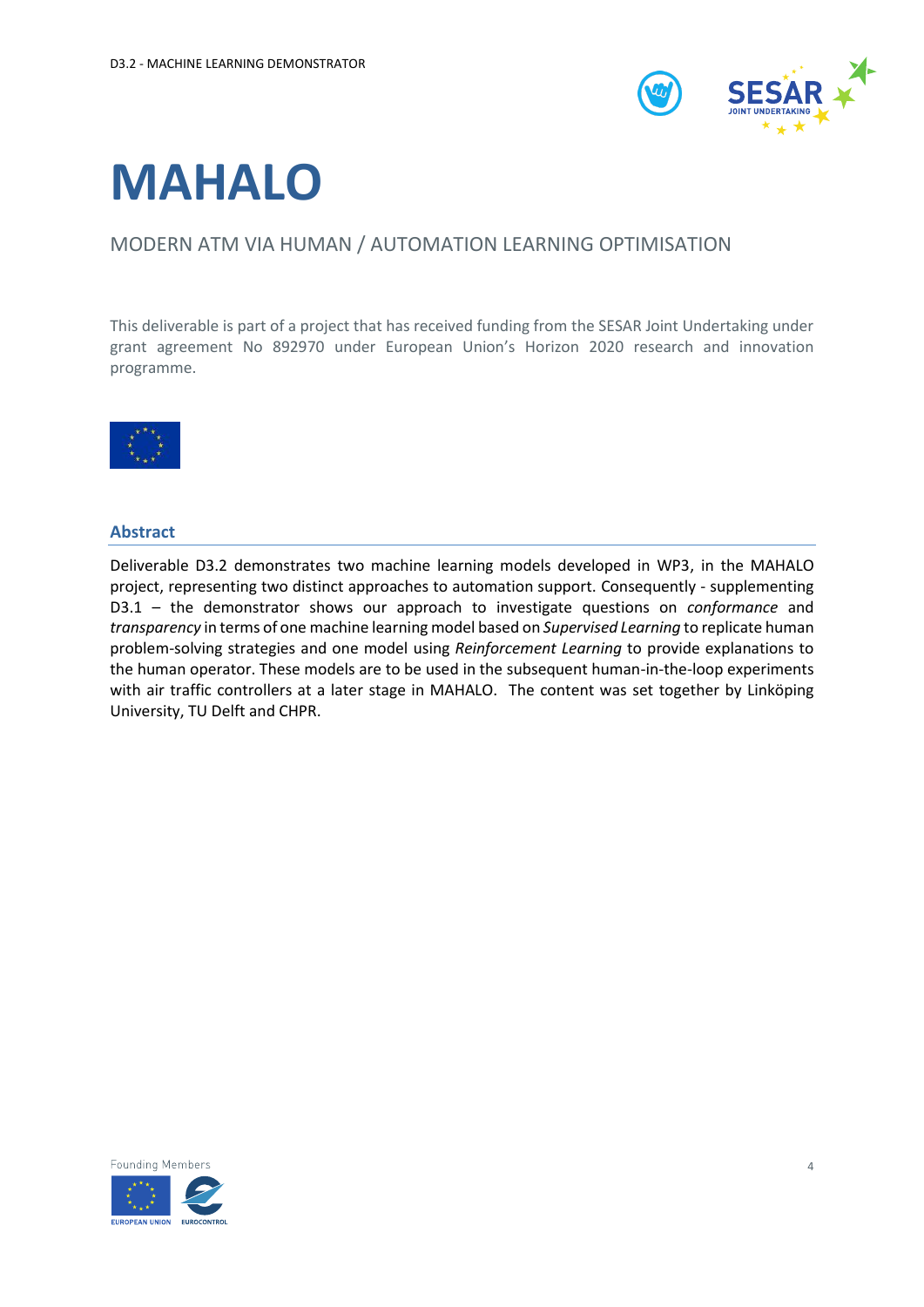

### **Table of Contents**

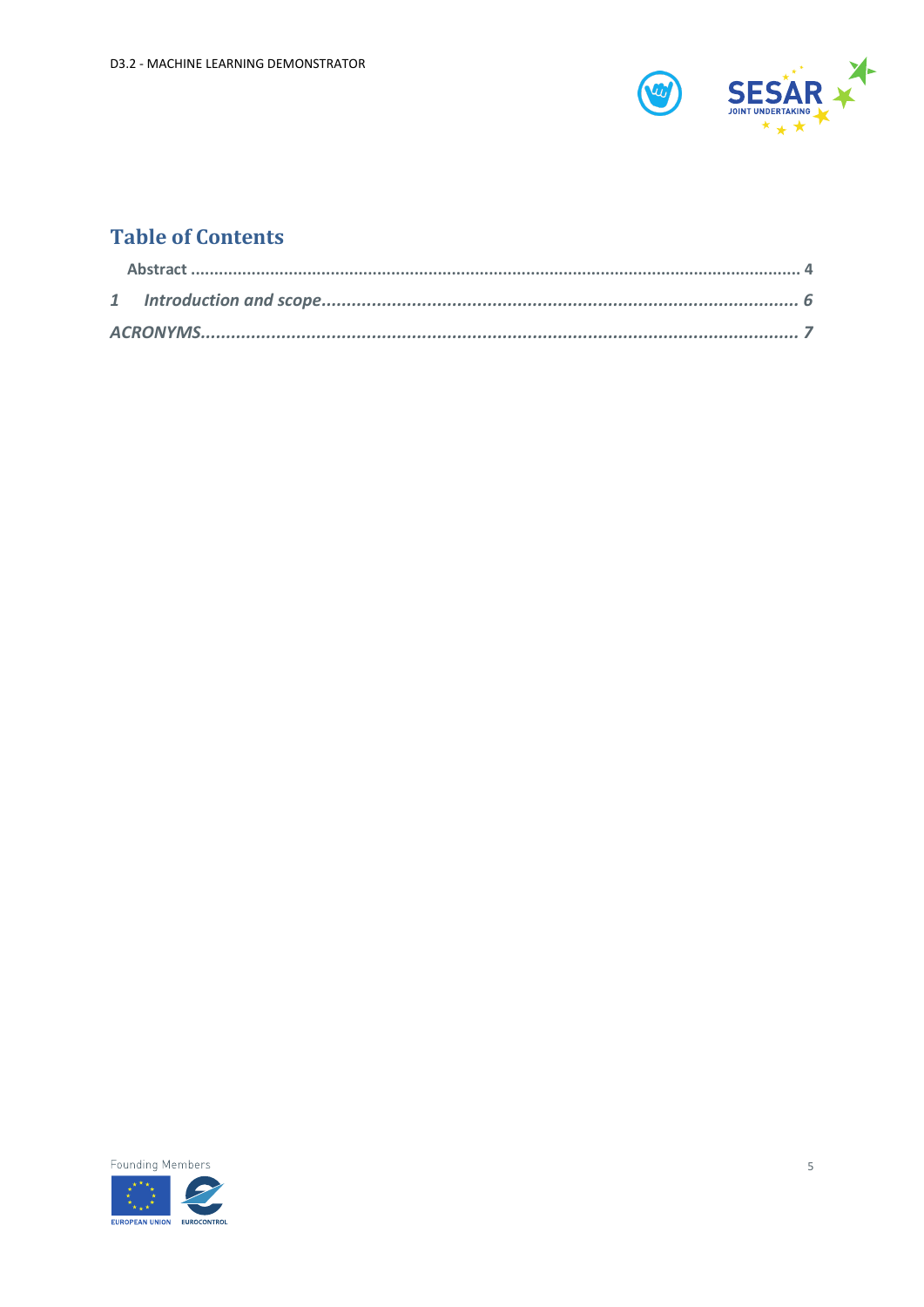

### <span id="page-5-0"></span>**1 Introduction and scope**

The purpose of *D3.2 – Machine Learning demonstrator* is to be a standalone deliverable which resents the software realization of the hybrid ML model. Since this is intended for demonstration purposes only, it has been realised as a playback only, non-interactive presentation.

It should be watched in parallel with *D3.1 – Machine Learning report*, which documents the development and tuning of the component Supervised Learning and Reinforcement Leaning, their integration into a hybrid ML system, the synthetic traffic generator capability, HITL runs, and analysis of both ML system performance and participant subjective data.

The outcome of D3.2 is the demonstrator itself. Once it is approved, the video will be published and sponsored in the main MAHALO communication channels, for dissemination purposes.

The demonstrator could be found at the following link:

<https://drive.google.com/drive/folders/18TWcpwUO7ACHLG99FVT9eAoxsgHG5rCu?usp=sharing>